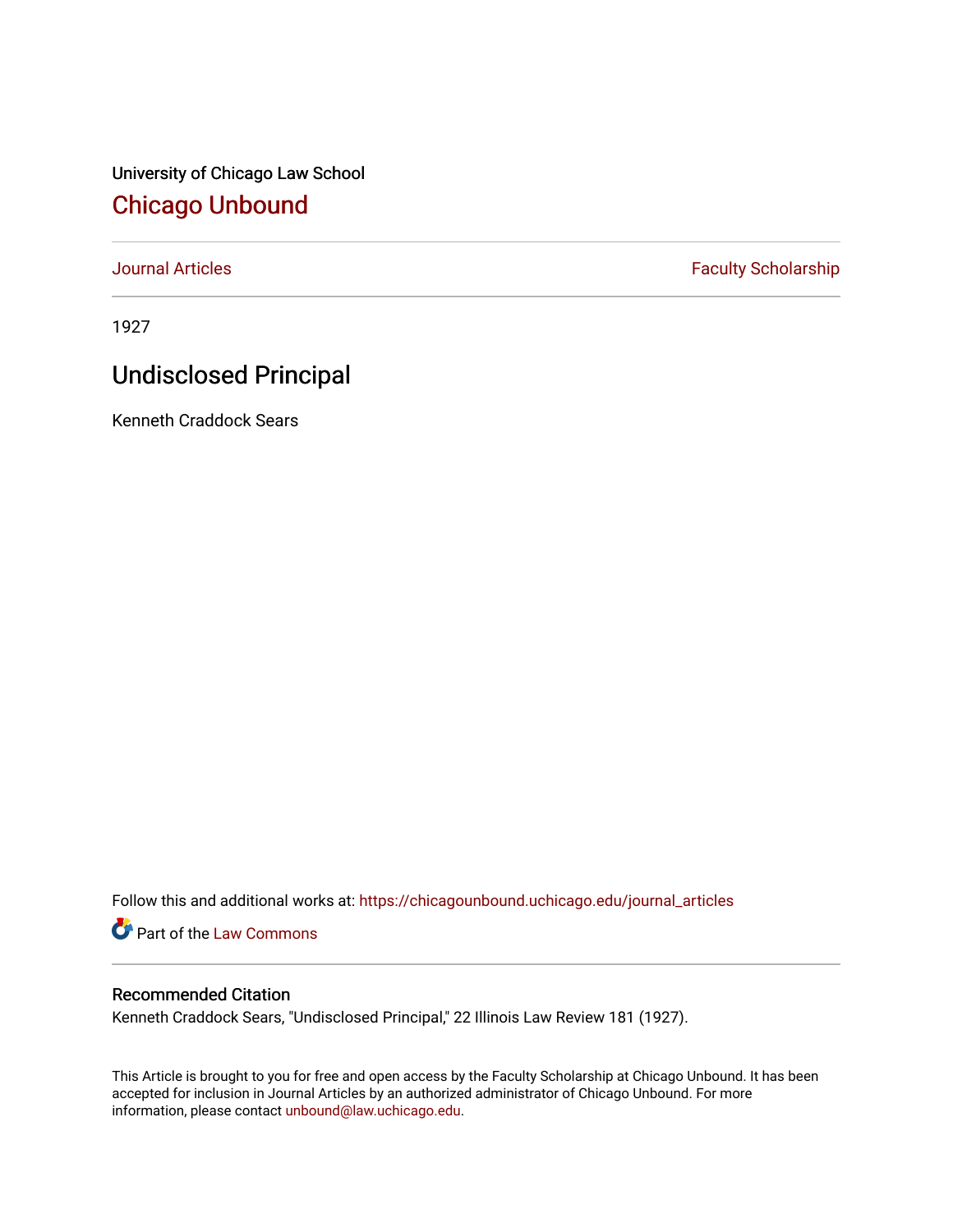## **COMMENT ON RECENT CASES**

AGENCY-UNDISCLOSED PRINCIPAL-ELECTION-JOINDER.- [N. C.] In a recent North Carolina case<sup>1</sup> the North Carolina Lumber Company brought an action against the Spear Motor Company (principal) and R. L. Blalock & Son (agents) to recover the purchase price of lumber and to enforce a lien against the lot and building of the principal. The agents ordered a carload of flooring from the plaintiff-third person. This was shipped September 11, 1924. There is no definite statement of the date that the plaintiff was informed of the existence of the principal. However, in the opinion there is a statement that the principal was undisclosed. There was a settlement<sup>2</sup> between the principal and the agents on December 8, 1924. Notice and claim of lien were filed and, as stated, suit followed. On September 14, 1925, the plaintiff---third party had "judgment by default final" against the agents. Trial between the plaintiff and the principal occurred at the June term, 1926. The plaintiff moved for judgment at the close of the evidence. Motion was denied and there was a judgment on a verdict for the principal-defendant. On appeal the supreme court declared that there was error "in denying plaintiff's motion for judgment" and granted a new trial.

Thus far the decision seems to be clear. Uncertainty exists, however, because the defendant--principal raised the point that the plaintiff by having a judgment entered against the agents made an "election" and thus barred itself from a further judgment. The supreme court denied that the plaintiff-third party had made a binding election by taking the default judgment.

It was admitted in the opinion that the Supreme Court of North Carolina had previously held<sup>3</sup> that a third party had made an election by taking a judgment against an agent and could not thereafter obtain a judgment against the principal who was undisclosed at the time of the transaction which constituted the contract. There is an attempt to distinguish this decision from the principal decision under review by the following: "The agency was not only not disclosed before the action was begun; it was

**1.** (1926) 135 S. E. 115.

2. The bill for the flooring was presented to the principal by the agent. Apparently this occurred before the settlement between the principal and agent was consummated. Yet it is stated that no notice that the plaintiff's claim had not been paid by the agent was given to the principal "prior to its<br>settlement" with the agent. If these facts constituted a defense to the plain-<br>tiff's claim there is no discussion of it in the opinion and ther

*3. Rounsaville v. Insurance Co.* (1905) **138** N. **C.** 191, 50 **S. E.** 619. Apparently the plaintiff sued the principal and the agent in the same action, first got judgment against the agent, and later at the close of the plaintiff's testimony suffered an involuntary nonsuit as to the principal.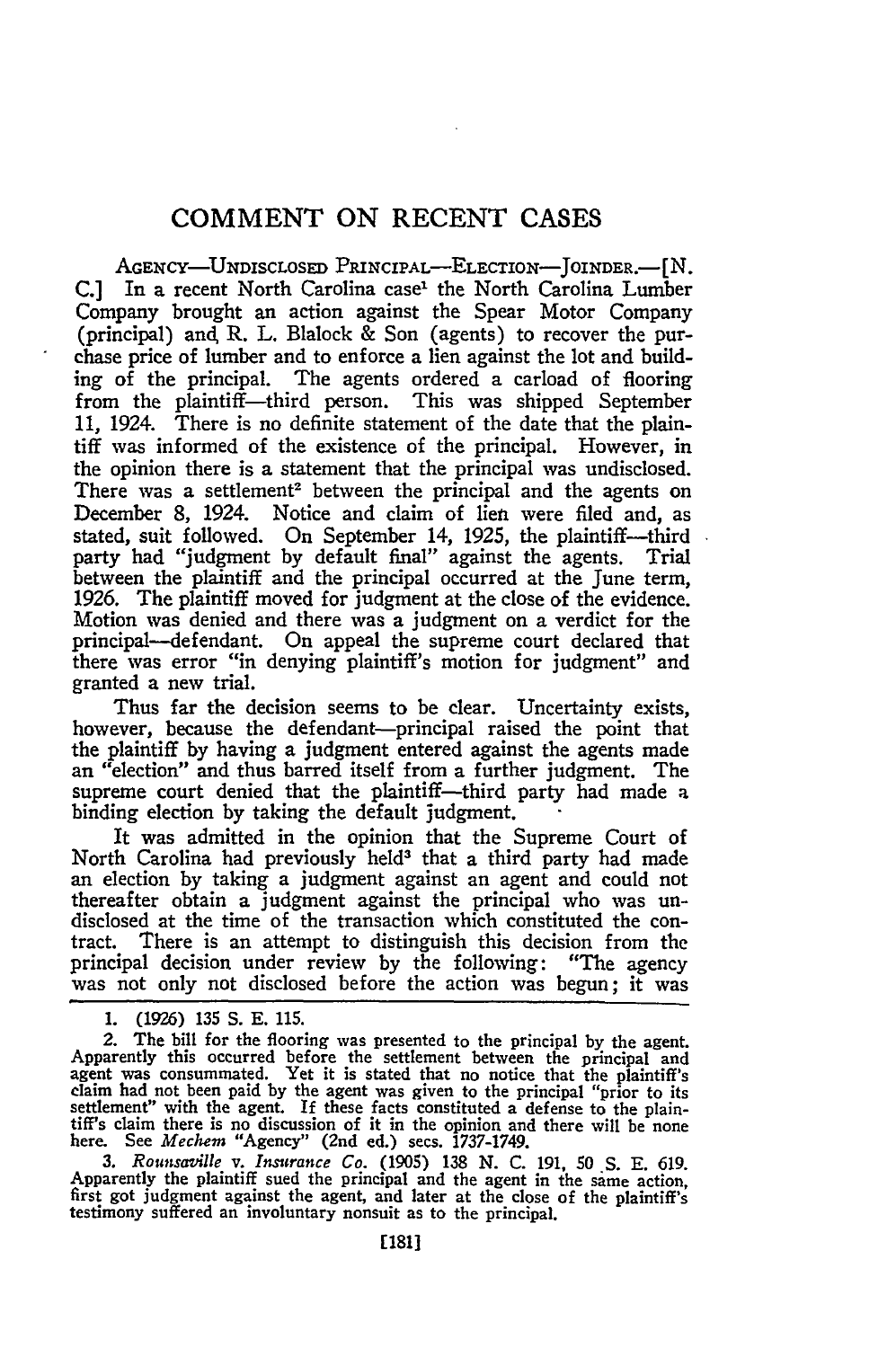denied by Spear Motor Company (principal) in its answer to the complaint."'

It is true that the Spear Motor Company argued that R. L. Blalock & Son were independent contractors and not agents. After due consideration the supreme court held, as a "matter of law" that they were agents and not independent contractors. It is necessary to qualify the court's statement that the agency was not "disclosed before the action was begun." The mere fact that the principal was made a party defendant seems to indicate that according to the plaintiff's theory there was a disclosed principal at the time the petition was prepared. The agency was not a disclosed fact only in the sense that the defendant-principal was denying an agency relationship at the trial.

Nevertheless, as stated above, the supreme court in the case under review held that there was no election and gave the following reason: "The plaintiff cannot be held to have made an election, until the issue involving their relationship, raised by the answer of Spear Motor Company in the action in which both the agent (sic) and the principal were defendants, had been determined."<sup>5</sup> This seems to be a curious and uncertain test of "election." If a judgment is necessary to determine "the issue" and the judgment is for the defendant-principal he is protected and an "election" thereafter **-is** a meaningless proposition. If the judgment is for the plaintiff—third party he then has-judgments against the agents and the principal and has not been compelled to elect up to that time.

So far as appears the result was that the third party could have sued out an execution on either judgment and at the same time' could have claimed the benefit of its lien on the principal's lot. One may suspect that the judgment against the agents was of no practical value. Nevertheless, the result of the case, whatever its theory, seems to be an approach to the holding of the minority of the courts as illustrated by the frequently cited Beymer *v. Bonsall.6* While the latter case does not contain any definite statement that the third party sued the agent to judgment after he had learned of the undisclosed principal, yet it has been taken to stand for that.<sup>7</sup> Upon that basis the holding is that the third party may also sue the prihcipal to judgment and there is. a statement that

4. 135 S. E. 115, at 118. As a matter of fact there seems to be no such distinction. In the *Rounsaville* case the court held in the first place that the agreement was between the plaintiff and the so-called agent in his personal capacity. In other words the other defendant (Carr) was not an a the insurance company in the particular transaction. This seems to have been the main issue at the trial. Indeed it may be said that the holding. of the court, according to the admission made in the opinion under review, is only a dictum.

**5.** '135 S. E. 115, at 118. Is the court thinking of a verdict before judgment as the thing that has determined "the issue"?

**6.** (1875) 79 Pa. 298.

*7. tfdchem* "Agency" (2nd ed.) sec. 1759; 23 Harv. Law Rev. 590; Mechem "Cases on Agency" 345, note; McLean v. Sexton (1899) 44 App.<br>Div. 520; American Trading Co. v. Thomas Wilson Sons & Co. (1902) 74<br>N. Y. S. 718. Cf. 14 Harv. Law Rev. 68.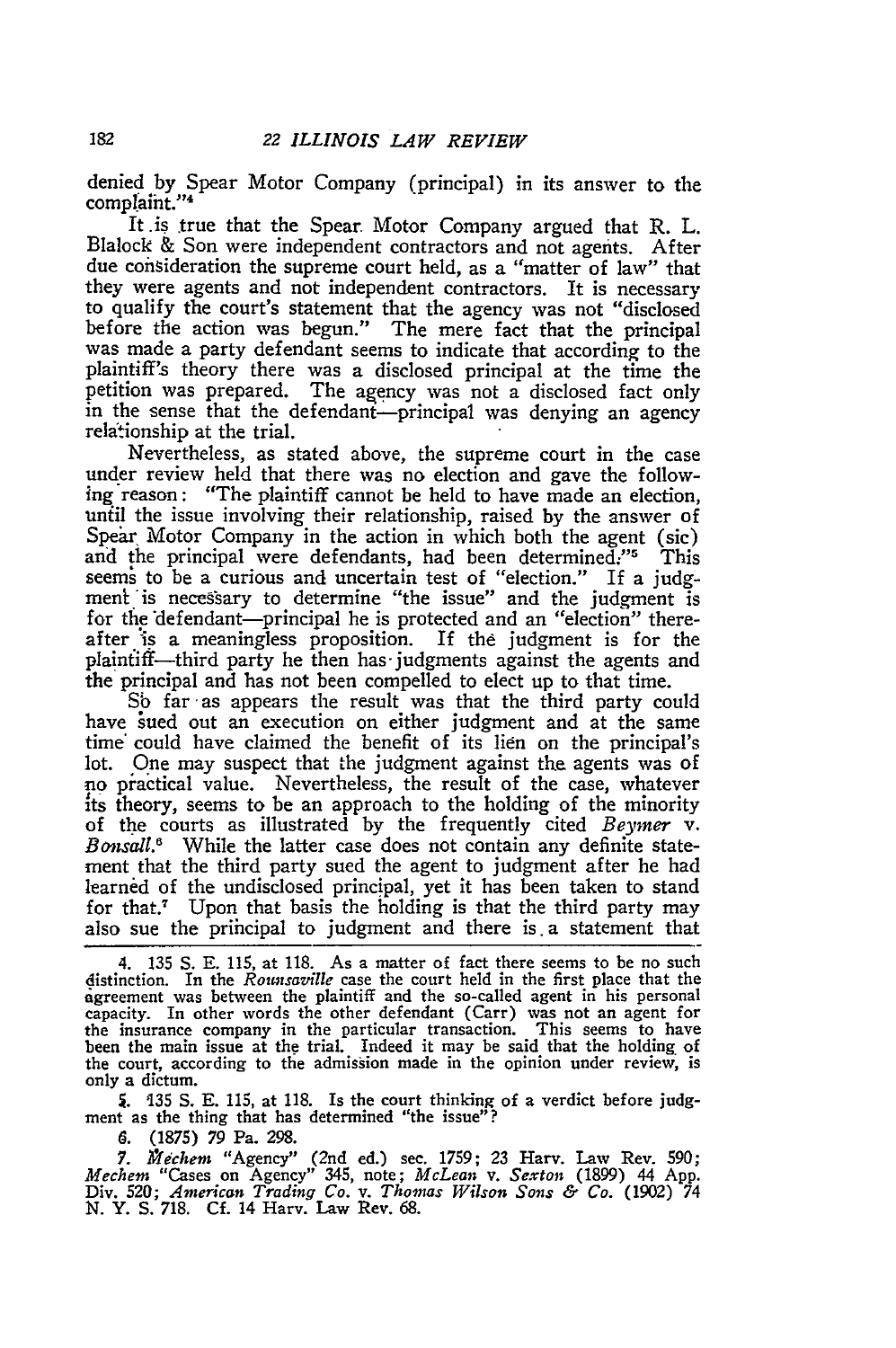satisfaction is the method that the agent or principal must use to obtain a discharge.

Objections have been offered to this decision because it violated some uncertain and confused notions about "election" and most courts have been persuaded to hold otherwise.<sup>8</sup> Writers for law reviews have had something to say about an equally unsatisfactory theory of merger.' So far as has been discovered, however, nobody has argued that the result in *Beymer v. Bonsall,* supra, was unworkable from the point of view of commercial affairs. Indeed, if one will accept as a premise that an undisclosed principal should be held for the contracts of his agent, the decision seems **highly** desirable. If so, the result in the North Carolina case at **least** approaches one's ideal.<sup>10</sup>

There is still another aspect of the decision that requires attention. Is it permissible to sue an agent and his undisclosed principal in the same suit? This problem must be considered from two points of view. In the first place is there any procedural objection to making them joint defendants? Secondly, does the rule of "election" prohibit a suit in which a third person sues both the principal and agent? These questions will **be** considered in order.

The procedural problem has received very little attention. **All** discussion that has been found assumes or states that the agent and his undisclosed principal are not jointly liable in the sense that members of a partnership are jointly liable on a partnership contract at common law. Nevertheless, there is authority that under code procedure there is only one cause of action and that a third person properly may proceed against the principal and agent in the same suit on this one cause of action. But it is difficult to keep this problem separated from the second problem of "election." They seem to run into each other.

In *McLean v. Sexton'1* T sued P and **A** to foreclose a mechanic's lien on P's property. Apparently both defendants demurred separately and appealed separately from interlocutory judgments over-

*8. Lindquist v. Dickson* **(1906) 98** Minn. **369,** *107* **N.** W. **958** (dictum); Barrell et al. v. Newby (1904) 127 Fed. 656; Georgi v. Texas Co. (1919) 225 N. Y. 410, 122 N. E. 238; Mechem "Agency" (2nd ed.) sec. 1759.<br>9. 14 Harv. Law Rev. 68; 4 Columb. Law Rev. 221; 17 Harv. Law Rev. 414. See an arti

ing the idea of merger. But he discards too many decisions as unsound. See pages 400-402. Merger seems to be a fiction and should not be used if it<br>leads to undesirable results. There is an attempt to answer Mr. Clayton's<br>article. See 98 Central Law Jour. 280. Mr. Brennen & Sons v. Thompson **(1915) 33** Ont. L. R. 465, 22 Dom. L. R. **375,** advocates merger. **10.** This is contrary to the argument in *Barrel* et al. v. *Newby* (1904)

**127** Fed. **656,** that "election" in this branch of the law is founded on a public policy that forbids a plaintiff to trifle with the courts. The writer believes that this is a myth; that the third party wishes satisfaction and is doing all he can **tO** secure it; and that artificial barriers should not be set up to prevent him from obtaining satisfaction. It is worthy of notice that in the same opinion it is stated that "he who pleads election need not show that it would be inequitable to permit the plaintiff to recover." **11. (1899)** 44 **App.** Div. **520, 60 N.** Y. Supp. **871.** The nature of the

action here may explain the joinder of both parties.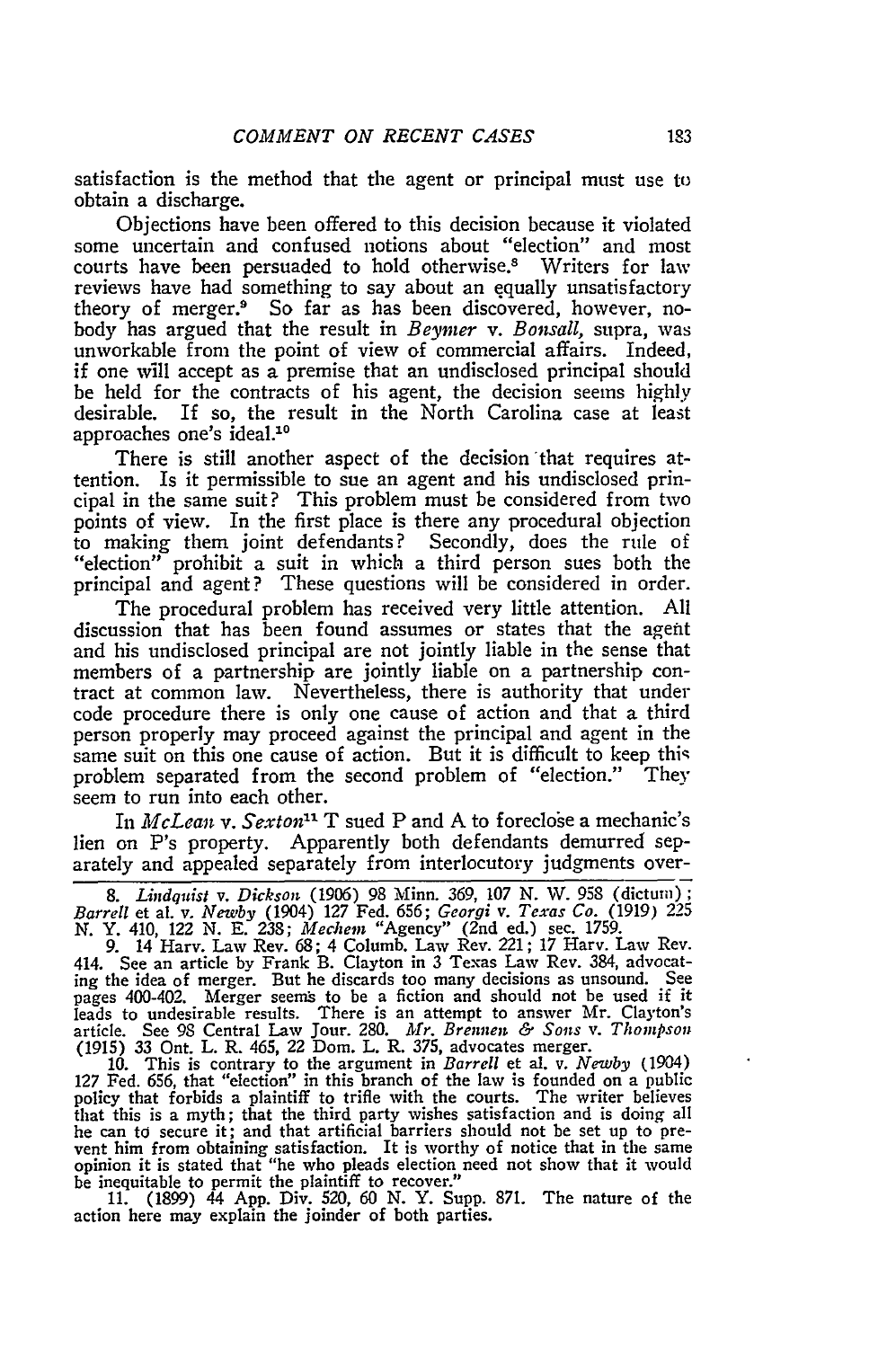ruling the demurrers. The objections were that the causes of action had been improperly united and that they did not affect both defendants. The interlocutory judgments were affirmed. The court announced the following principles: (1) "There is really but one cause of action"; (2) "It is a mistake to suppose that a principal and agent can never both be severally liable upon the same contract"; (3) "If they may be sued in separate actions, there is no good reason why both the principal and agent who are liable for a debt should not be sued in the same action."<sup>12</sup>

This decision was followed by a divided court in *Tew v. Wolfsohn.'3* It was there repeated that a demurrer would not lie where T has sued both P and A. Against the objection that causes of action had been improperly united it was held that the complain stated "but a single cause of action."<sup>1</sup>

The same is true of *American Trading Co. v. Thomas Wilson Sons & Co.*<sup>15</sup> The opinion was written by Clarke, J., in special term *bf* the supreme court. Therein he stated: "The multiplication of defendants does not necessarily increase the number of causes of action, even though such defendants are not jointly, but merely severally, liable."

There is a Missouri decision<sup>16</sup> that may be inconsistent with the above New York cases. The point of view of the court was not clearly expressed. The result seems to be definite. T sued A and two undisclosed Ps in the same suit and had judgment against the three. On appeal the defendants argued that "election must be made before suit." The court of appeals, however, affirmed the judgment. It stated that defendants' position was that there was a misjoinder of parties defendant.<sup>17</sup> The answer to this was that such a defect must be, raised by demurrer. This procedural difficulty was confused with what is submitted to be a distinct problem, i. e., "election." For the court stated in two places that if a demurrer bad been filed the plaintiff would have been required to "elect."<sup>18</sup>

12. The next sentence in the opinion was: "Both will be discharged by the satisfaction of the debt, and neither can be discharged without it." This the satisfaction of the debt, and neither can be discharged without it." This was a dictum and one that has not stood the test of time in New York. See *Georgi v. Texas Co.* (1919) 225 N. Y. 410, 122 N. E. 238. 13. (1902) 77 App. Div. 454, 79 N. Y. Supp. 286. The case reached the

court of appeals. See (1903) 174 N. Y. 272.

14. There is also a statement in the opinion that under the New York code a demurrer was not available for a *misjoinder* of parties defendant.

15. (1902) 74 N. Y. Supp. 718. *16. Central, etc., Co. v. Building & Construction Co.* (1915) **189** Mo. **App.** 405, 176 S. W. 409. 17. With respect to demurrers there is a difference between the provi-

sions of tbe New York code involved in the New York cases, supra, and the Missouri code. See (1909) Mo. Rev. Sts. sec. 1800. Cf. *Belt v. Washington*

 $\overline{\phantom{a}}$ 

*Power Co.* (1901) 24 Wash. 387. 18. Possibly, there may have been further confusion. The opinion con- tains this statement: "The rule is well settled in such cases that principal and agent are not jointly liable." If this means that a principal and his agent are not normally joint contractors there has been no dissent. But it is a different question whether they may be joined in the same law suit. **Cf.**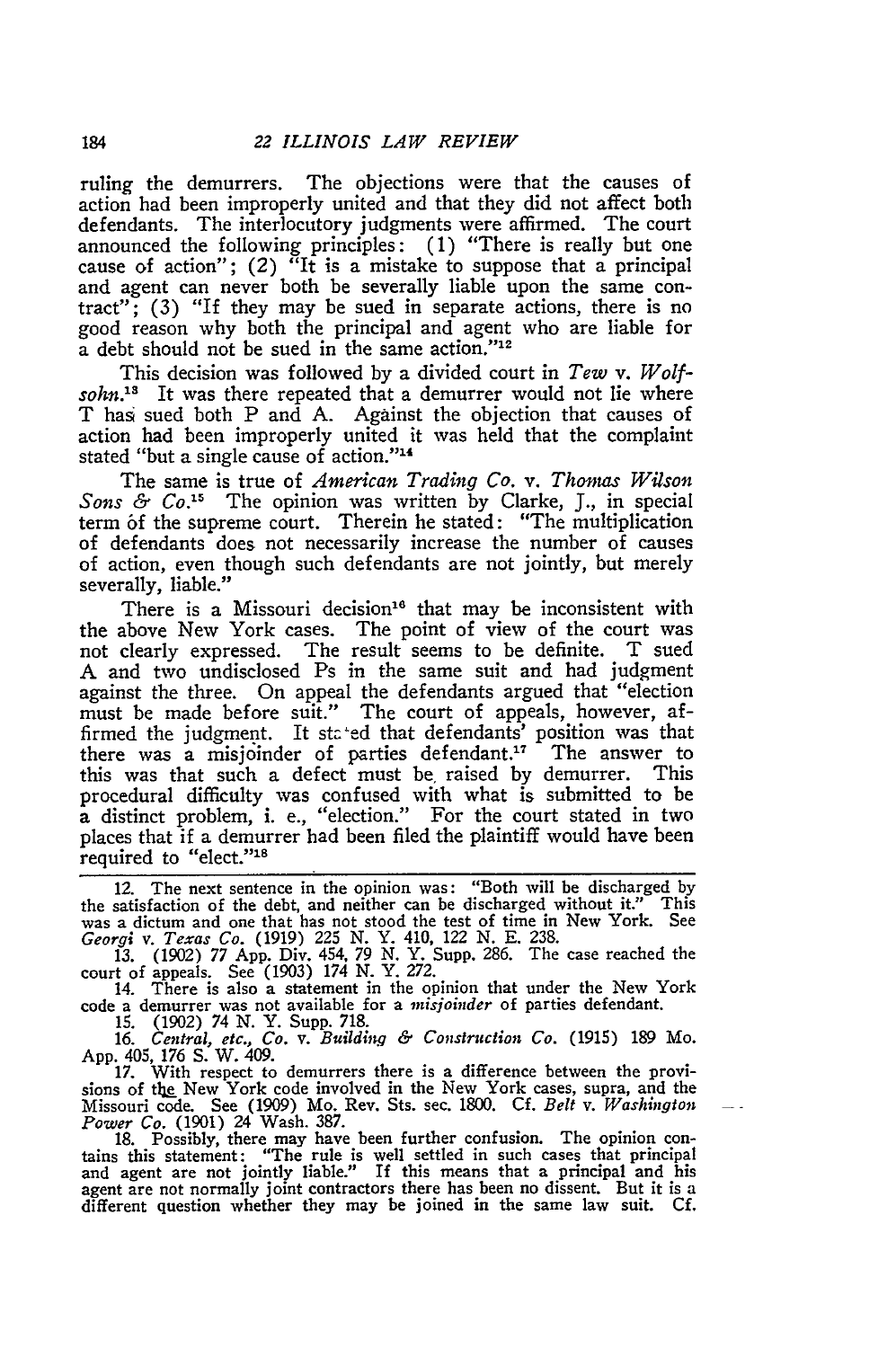Finally, the more numerous decisions which deal with the problem from the standpoint of "election" demand attention. They are not harmonious. The two points of view may be set forth by contrasting the opinion by Learned Hand, J., in *The Jungshoved"9* with the opinion of Hough, J., in the same case on appeal. The former in a well considered opinion held that both the agent and the undisclosed principal may be proceeded against in the same suit to a final decree which should provide for "a single satisfaction from either or both." There was to be a provision in the decree that execution should issue against the principal first. However, Judge Hand arrived at his conclusion on the theory that an action on a warranty is in tort as much as in contract and thus no "election" is necessary. Whatever may be the justification of this premise on historical grounds, it is not thought that modem courts know legal history sufficiently to make it likely that the idea will be followed.<sup>20</sup>

This decision was modified on appeal in an opinion by Hough, J.2 1 It was ordered that the libel against the agent he dismissed because the principal was disclosed, during the negotiations which resulted in the contract. The majority of the court, however, expressed an opinion that if the principal was undisclosed he and the agent could not be sued in one and the same suit.<sup>22</sup>

There are four New York cases which relate to this problem. In *Mattlage v. Poole23* T sued P and A in the same action. Both were served but P neither answered nor appeared. The trial court

Sessions v. Block (1890) 40 Mo. App. 569. Suit by T against both A and P Trial court required election and T elected to proceed against A. T got judgment but could not collect. Later T sued P. Held that demurrer against T was properly sustained. There is a dictum, however, that T "cannot proceed against both" and "his action against the agent and the principal jointly was unadvisably brought." See also *United, etc., Co..v.* Granite, etc., *Co.* (Mo. **App. 1922)** 245 **S.** W. **351;** *Anchor Warehouse Co. v. Mead* (Mo. **App. 1916)** 181 **S.** W. 1057.

**19. (1921)** *272* Fed. 122.

20. This does not mean, however, that the result at which Learned Hand, **J.,** arrived is undesirable. It is well to mention that the suit was in admiralty. If this adds any peculiar feature it is not mentioned in the opinion.

21. **(1923) 290** Fed. *733.* The majority opinion is criticized in 22 Mich. Law Rev. **255.** Mayer, **J.,** -dissented from the opinion and apparently agreed in substance with Learned Hand, **J.,** who wrote the opinion of the district court.

*22.* The court stated its point of view most strongly in these words: "But whenever or however election must or may be made, it is formally and logically impossible to sue principal and agent in the manner here attempted." **Cf.** the following remarks: "Doubtless both **principal** and agent may be made defendants; but if there was an agency, and nothing more, the judgment can never be joint. It results that under any view of the law, and on the facts as alleged in the petition, the pleader should have been put to his election *in limine."* What advantage would there be in suing both the undis-<br>closed principal and his agent if the next step after obtaining service would be to elect between them? See statement, apparently dictum, in *Berry* et al. *v. Chase* (1906) 146 Fed. **625.**

**23.** (1878) 15 **I-run (N.** Y.) **557.**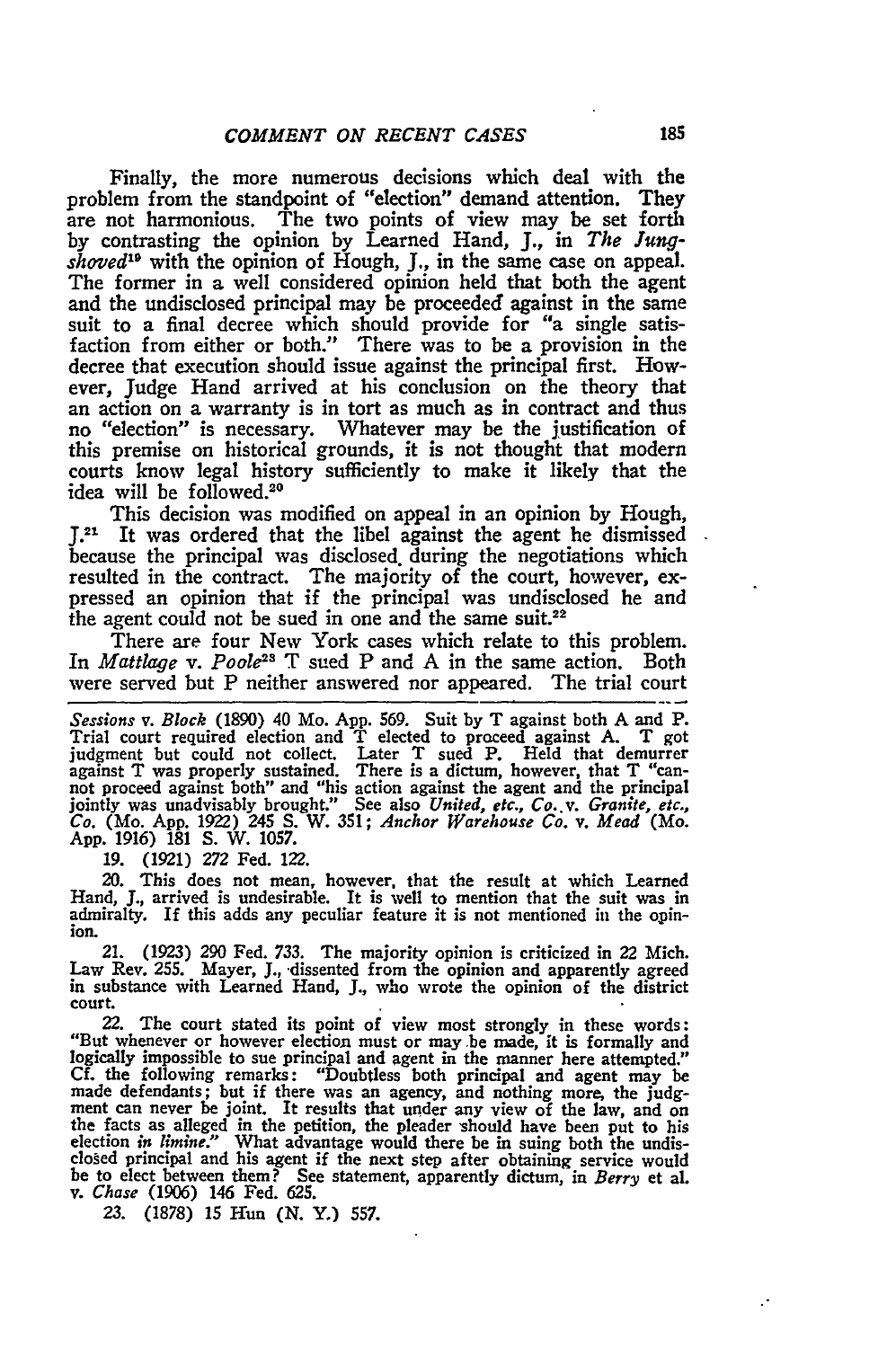dismissed the complaint but this action was reversed and remanded. It was thought that there had been no "election."<sup>24</sup>

In *Cherrington v. Burchell<sup>25</sup>* T sued P and A in the same suit and judgment was rendered against both. This result was not favored by the appellate division, the court saying: "The plaintiff had the duty to elect after he obtained knowledge of the situation whether he would hold the husband for the failure to disclose the principal, or whether he would hold the wife for the act of the agent." No doubt, it may be inferred from this statement that the "election" should be made as shortly as possible after the knowledge is obtained. In this case the knowledge was obtained before the suit was brought. Thus it may be that the court disapproved of joining P and A in the same action. On the other hand the decision does not necessarily mean more than that an "election" must be made before judgment is rendered. If so, the "election" may be postponed until after the evidence has been presented in court.

Likewise *O'Grady v. Howe & Rogers Co. and Thoms20* is not very decisive. T sued P and A to obtain specific performance. At the beginning of the trial T moved for judgment on the pleadings against A and the motion was granted. This was followed by trial and judgment was rendered against P. On appeal, the court uttered a dictum that if P had made the proper motion it would have been held that T's conduct in taking a judgment on the pleadings would have been an "election" to hold the agent only. However, the point was held to have been waived and the deficiency judgment against P and A was merely modified so that an execution would not issue against defendant Thoms "until the return of an execution therefor against the defendant Howe and Rogers Company unsatisfied in whole or in part."

In a later case<sup>27</sup> the appellate term held that the trial court erred in directing T to elect whether he would continue his action against P or A.<sup>28</sup> The court stated that "there can be no doubt that the plaintiff had the right to unite the agents and their undisclosed principal as partieg defendant in the suit" and then argued that it would be unjust to require "election" before trial.<sup>29</sup> Apparent

24. The appellate court offered the following advice: "The plaintiff may discontinue against O'Donoghue (principal). Strike her name from the<br>complaint and there remains an undoubted right of action against Poole."<br>See *Montague M. M. Co. v. All Package G. S. Co., Inc.* (1918) 182 App. Div.

25. (1911) 147 App. Div. 16.

*26.* (1915) 166 App. Div. 552.

**27.** *Schwartz-reich & Goodman Co. v.* Quitman et al. (1920) **181** N. Y. **S. 784.**

28. T had first sued A alone thinking that A was P. In an examination before trial A disclaimed acting as P. Thereupon T with leave of court amended his complaint and joined P and A as parties defendant.

29. "If the plaintiff were so compelled, the plaintiff, in electing to hold the agent, might be defeated upon the ground that both the agency and the name of the principal were disclosed, and, if it elected to hold the principal, the jury might find that the contract was not made for the latter." *Columbia Graphophone Co. v. Levitan* et al. (1924) 209 App. Div. 215, 204 N. Y. Supp. 421.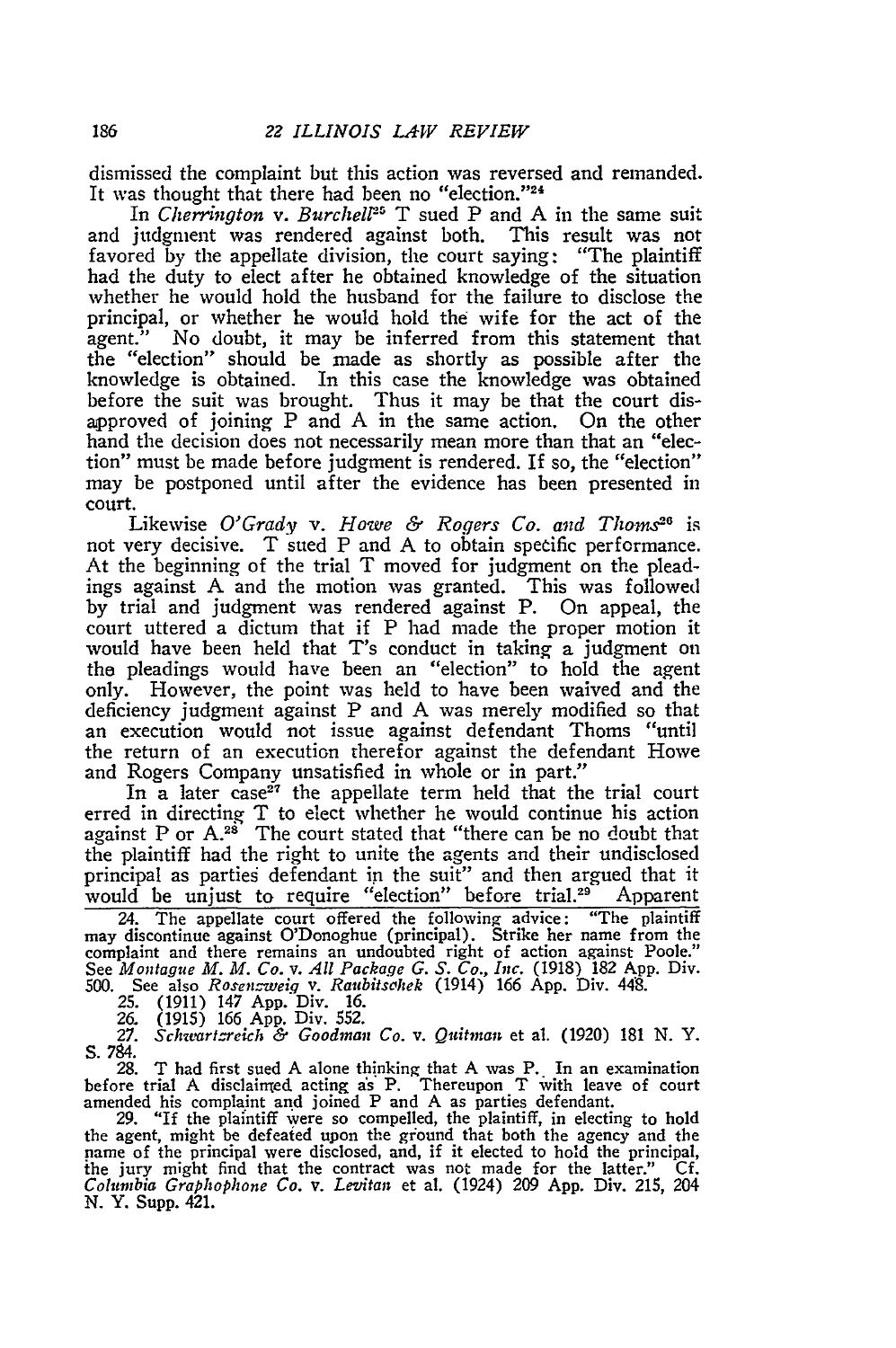approval was given to a passage from *Tew v. Wolfsohn,* supra, that an election can not be required until the close of the case.

The Supreme Court of Minnesota<sup>30</sup> fairly may be said to have approved of the New York idea<sup>31</sup> that  $T$  may sue  $A$  and the undisclosed P in the same action and that "election" will not be required-at least where P is denying that he was such-before T has put in his evidence.

Illinois has contributed a decision with an apparently practical result.<sup>32</sup> T sued P and A in the same suit. P denied joint or several liability and A denied joint liability. T had judgment against both defendants. P alone appealed. The appellate court reversed and remanded the judgment but only "to require defendant in error to elect whether it will take judgment against plaintiff in error or L. A. Shadburne, and when it has so elected then to enter judgment accordingly." This may be said to imply that an "election" is not required until the time has arrived for the rendi-"election" is not required until the time has arrived for the rendition of judgment.<sup>38</sup>

Texas seems to agree with Illinois in its solution of the problem. In one case,  $34$  T sued A, who answered that there was a P and named him. T then filed a "supplemental petition" asking judgment against P and A. The trial court, however, would not permit T to show the existence of P. On appeal this was held to be reversible error, the appellate court adding by way of guidance: "In such a case plaintiff could not recover judgment against both Roquemore (agent) and Lightburne & Co. for the debt, but, if plaintiff should succeed in making proof of undisclosed principal as offered it would have to elect which of the two it would ask judgment against."

In the second case,<sup>35</sup> T sued A and P in the same suit and obtained judgment against both defendants. On appeal, this judgment was reversed and the cause remanded for failure of T to elect. On a motion for rehearing, however, it was held that T might elect in the appellate court in view of the fact that he had not been required to elect theretofore. This seems to be a sensible result for a court that does not wish to follow the Pennsylvania case of *Beymer v. Bonsall.*

**30.** *Gay v. Kelley* (1909) **109** Minn. 101..

31. As developed in *McLean v. Sexton* and *Tew v. Wolfsohn* supra, which were cited by the Minnesota courf.

32. Limousine, etc., Co. v. Shadburne and Sbarbaro (1914) 185 Ill. App. 403. Cf. Messenden v. Raiffe (1907) 131 Ill. App. 456. But see Kadish v. Bullen (1882) 10 Ill. App. 566. It is not very clear but it may be said that it denies that the principal and agent can be sued by a third party in the same suit.

33. Other courts, as shoryn herein, seem to insist upon "election" at an earlier date, such as at the close of plaintiff's case or at the close of all the testimony.

*34. Pittsburgq Plate Glass Co. v. Roquemore* (1905) 88 **S.** W. 449.

*35. Ft. Terrett Ranch Co.* et al. v. *Bell* (1925) **275 S.** W. **81.** There is a good review of the case in 24 Mich. Law Rev. **298.** The decision seems to depend in part upon a Texas statute.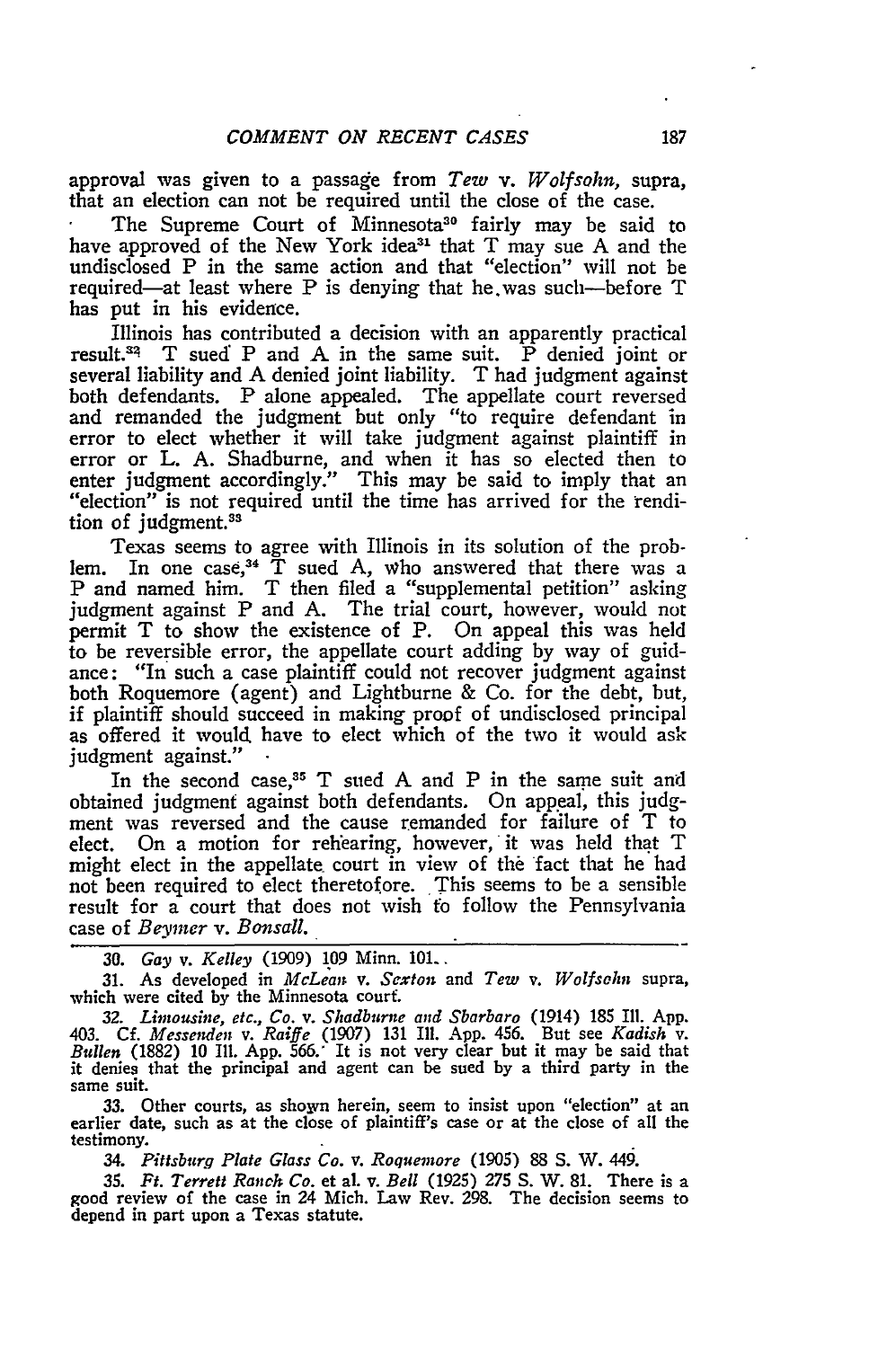There is a decision in Wisconsin<sup>36</sup> which seems in effect to arrive at the same result as the Illinois decision, supra.

California, also, seems to be committed to the idea that T may sue both P and A in the same suit,<sup>37</sup> even though an "election" must be made before judgment is rendered.

On the other' hand there are at least expressions that it **is** improper for T to make A and the undisclosed P defendants in the same suit. Indeed, *Weil v. Raymond*<sup>38</sup> holds that a demurrer to a bill in equity by T against P and A will be sustained because he "cannot make both principal defendants in one suit, whether he charges them conjunctively or alternatively." The "election" must be made before suit is started unless separate suits are instituted.<sup>39</sup>

A New Jersey'0 case involved a suit against two corporations and two individuals. "Judgment final was entered by default" against the two corporations. On trial a separate judgment was rendered against the two individuals. This judgment was reversed on writ of error. Said the court: "The plaintiff was in doubt as to who was really Cottentin's principal, the West End Company, the Cottentin Hotel Company, or Meyer and McKenna. She could not have believed it to be the joint contract of all four. If Cottentin was in fact the agent of Meyer and McKenna the suit should have been brought against them alone. If, however, either the West End Company or the Cottentin Hotel Company was the principal, the suit should have been brought against that corporation which was in fact liable. It may be that the plaintiff had the election to hold either one of the corporations or Meyer and Mc-Kenna. She sought to avoid making such an election by suing all parties. She could not prove a joint contract, and up to the time when she entered the judgment against the corporations it was still open to discontinue as to the corporations and to hold Meyer and McKenna; but by entering that judgment she evinced an election to hold the corporations and could not thereafter hold Meyer or McKenna." While in this passage the court seems to direct T to "elect" before filing suit, still there seems to be no penalty in mind if T sues both P and A in the same suit. For it appears that even if he does that, he may dismiss as to one or the other at a later stage of the trial. However, the holding of the court

36. Dornfeld v. Thompson (1922) 177 Wis. 4, 187 N. W. 683 (not very clear when "election" must be made where T has sued P and A in the same suit nor whether another trial would be required in the particular case.)

37. Montgomery v. Dorn (1914) 25 Calif. App. 666, 670; Ewing v. Hay-<br>ward (1920) 50 Calif. App. 708 (concurring opinion of Finlayson, P. J.);<br>Garcia, etc., Co. v. Colvin (1921) 53 Calif. App. 79 (dictum). There is a<br>statem

Dom. L. R. 375, that T may, if he wishes, sue both undisclosed P and A in<br>one action subject to an "election" at the proper time.<br>38. (1886) 142 Mass. 206.<br>39. This case gives the impression that T was uncertain of his fac 40. **(1910) 80 N. J.** L 48.